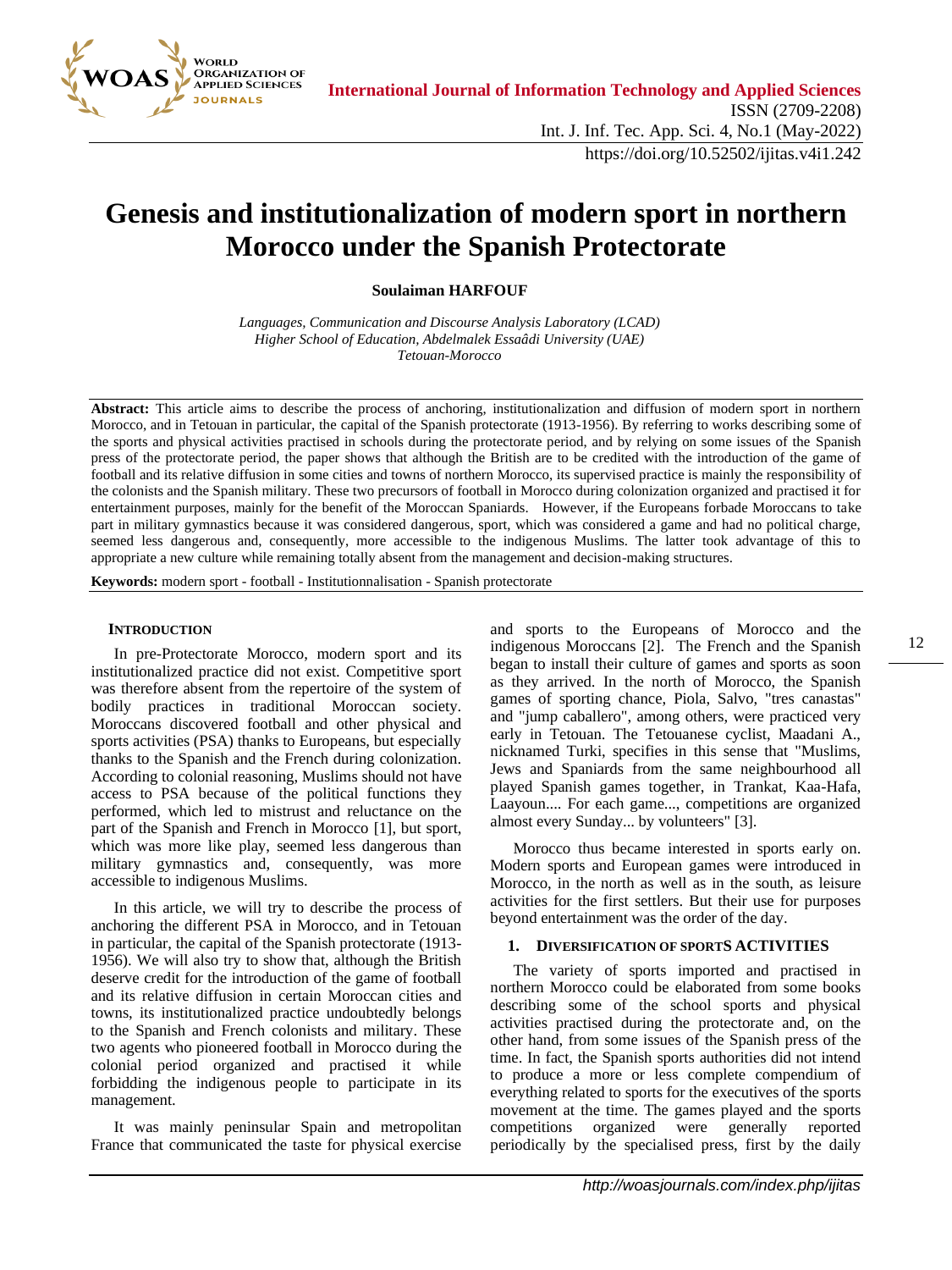newspaper Marruecos and then, from 1946, by *El Diario de África* and its weekly sports supplement *África deportiva* from 1947.

### *A. Football, the sovereign sport*

As far as its introduction into Morocco is concerned, no historical study has been carried out to date. However, there are two opposing views. According to the first thesis, the introduction of football in Morocco was done by the French and Spanish soldiers and colonists and not by the English sailors as it happened in other countries of the world.

Officially, the first competition and matches only started in 1916. But other sources say that football matches were played a few years before that date. El Hayani H., one of the Moroccan pioneers of the sports press, states that the very first football match on Moroccan soil was played in 1913, only one year after the establishment of the Protectorate. The match would have taken place in Aïn Taoujdate and would have opposed a team of colonists from Fez to another from Meknes [4].

 Furthermore, Zerzouri S., referring to a photo in the book by Captain Voinot L. in 1912, points out that 'it was the French soldiers who played the first football matches at the Oujda Camp (Camp Jacques Roze)'. This postcard from early 1913 shows a football match between two military teams at Camp Roze, refereed by a soldier on horseback, dressed in army uniform. "We can therefore assume that the soldiers set up a football pitch for their own leisure time at the end of 1907 and the beginning of 1908, directly after their installation in the Jacques Roze Camp in Oujda, and that this was the date when modern sports were introduced in the capital of eastern Morocco. The first official matches in Oujda must have taken place around 1910 or 1911 [5].

According to both authors, we can conclude that the entry of modern sports in Morocco was through French settlers and soldiers immediately after their installation in the big cities of French Morocco, and the first sport practiced on its soil was football. During this first phase, modern sport and in particular football was only practiced by the French, especially by soldiers. The first football clubs were created. Indeed, as early as 1911, the first football club was founded in the town of Oujda. "Some French football fans such as Manuel Garbès, Henri Leguet, Paul Jist, Figari, Bilotte, Maxime Hugues, Dalverny and the Miléo brothers created the Sporting Club d'Oujda (S.C.O). From the outset, football, boxing, fencing and gymnastics were practised. The year 1913 saw the creation of the very first Casablanca football clubs, including the Union Sportive Marocaine de Casablanca (USM), which was to symbolize an entire era of colonial football.

The second thesis is defended by Halli T. [6], author of a recent book on football in Morocco, especially in Safi. He was able to demonstrate that, as in other countries of the world, it was the English sailors who

introduced football even before the French and Spanish protectors officially settled in Morocco. This game, as a modern physical sport activity (PSA), appeared in the shadow of the mercantile spirit that the Abda region experienced between 1817 and 1920 and only began to figure in the daily life of the local population of Safi at the beginning of the 20th century. Since then, the Anglo-Saxons and Iberians have been closely linked to the history of football in Safi and its establishment. This is simply because the merit of the paternity of this sport and of its introduction in the fief of the Abda is fully theirs. The local chronicle is unanimous in recognizing that it was the English and Spanish nationals who were undoubtedly the first to have shown a pronounced infatuation for the practice of this sporting speciality and to have adopted it before spreading it and teaching it to a native population that was quite jealous of its ancestral playful heritage. Therefore, it is possible to affirm, without fear of being mistaken, that football would never have existed in this region without the initiative of the members of these two communities.

Hilli's words rhyme with the logic of the history of football around the world. If we consulted it, we would discover that it was indeed the British who invented football and that their country has been the cradle of it since 1863. After adopting it as a fact of civilization, the English were to start exporting it between 1870 and 1910, first to Europe, to Spain in 1872, then to Portugal and everywhere else in the world, especially where they were establishing their commercial presence. The English were 40 years ahead of the French in this field and organized their first Cup in 1871. And so "some British nationals settled in Safi were the first to bring this sporting activity to our city at the beginning of the 20th century and began to practice it evidently on the premises".

The conclusions reached by Hilli T. also corroborate the words of El Ghaffari A., who states in his book on Moroccan football Al Aarida (La Transversale) that "football was played early in the north of Morocco by the English and the Spanish. As soon as English sailors and Spanish soldiers arrived in Ceuta, Melilla and Tangier at the beginning of the 20th century, they played football on its beaches for fun and entertainment...". Immediately after the Protectorate was established and Tangier was placed under international supervision, the city became a centre of attraction for states seeking to establish themselves there through diplomatic representations. And it was precisely at this time that football was introduced to the city thanks to the children of diplomats who visited their families during school and university holidays. "They used to play football in El Wetya El Hamra in the Merchane district, where the municipal stadium is now located. When they returned home, they offered the ball to Muslim children, inhabitants of the neighbourhood, etc".

Furthermore, the entry of football into the city of Tangier was reinforced by the English navy, very active on the Strait line, which "was in charge of transporting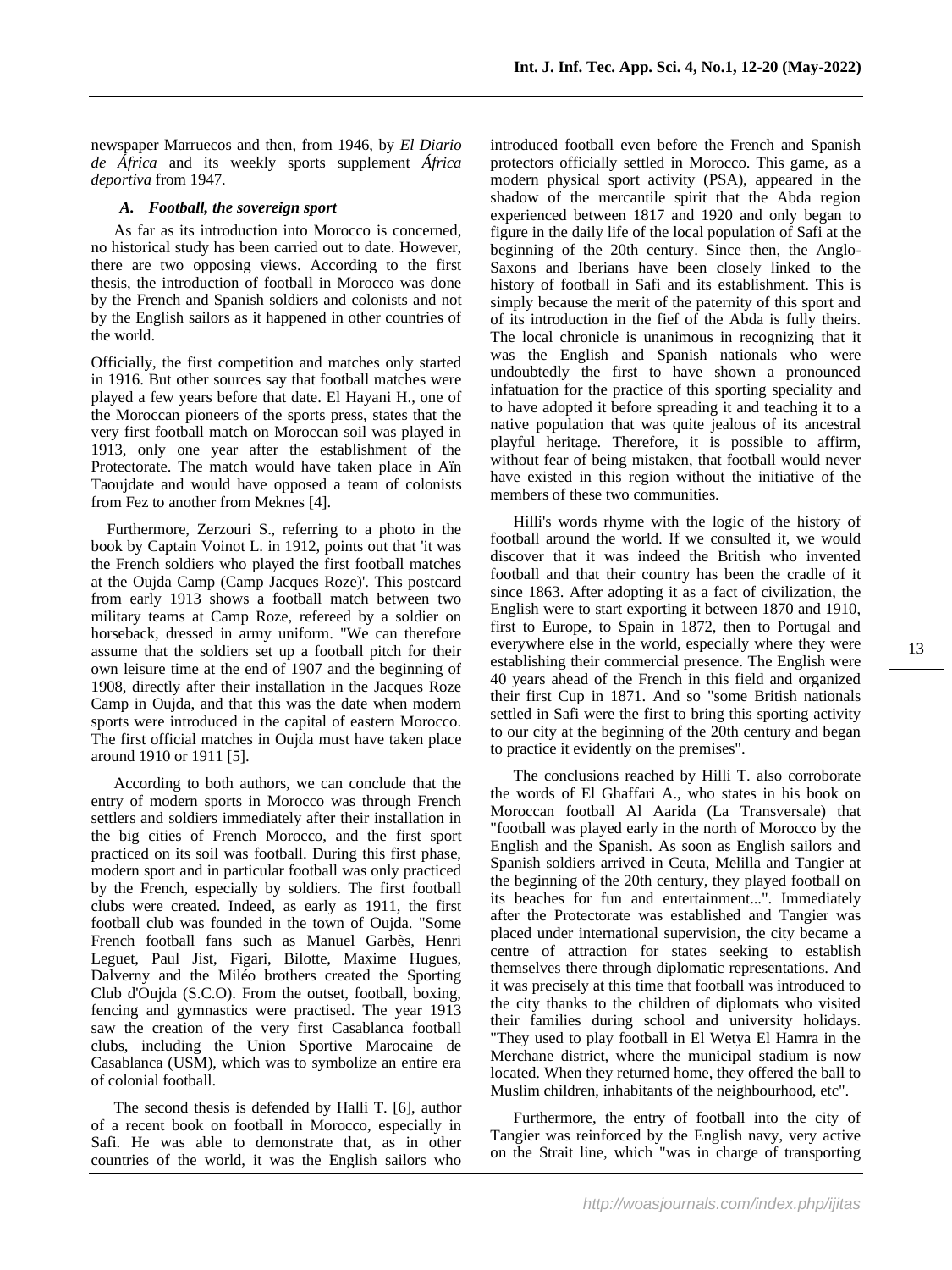diplomatic mail between Tangier and London via Gibraltar. While waiting for the mission order, the sailors of these postal boats organized matches and played football on the city's beaches. At that time, the equipment for the game appeared and was later offered to interested local spectators... A few years later, English, Spanish, French and Italian teams were formed. Within these teams, there were very few Muslim players who were allowed to play.

In view of the above, it is likely that while the British deserve credit for the introduction of the game of football and its relative diffusion in some Moroccan cities and towns (Safi, Tangiers), its institutionalized practice is undoubtedly due to the Spanish and French colonists and military. These two agents who pioneered football in Morocco during the colonial period organized and practised it for purposes that went beyond mere entertainment. The Spaniards sat massively, if not exclusively, in the governing bodies of the football societies they created, thus deciding on the policy to be followed and the uses to be made of football and the clubs. Indigenous people are totally absent from these management and decision-making structures [7].

In Tetouan, the administrative capital of the Spanish zone, its inhabitants have known football thanks to the Spanish soldiers and settlers. It should be pointed out that Spain was the second European country to play football after England and to have benefited from the British experience. This new sport appeared in this country in 1871, first thanks to the English workers who worked in the Spanish mining company Rio Tinto. Then, thanks to some Spaniards who stayed in England, either for studies or for various business reasons, and who learned enough about football practice. When they returned to Spain, they were able to teach it to their Iberian peers.

# *B. Other Sports Activities* [8]

With reference to issue 514 of the weekly magazine Achamal, 9-15 February 2010, and to the book by Valderrama M. F. [9], we will list the sports practised and the activities organized by the structures and organisations that manage them.

- CHESS: The main activities of the Chess Federation are tournaments. For officials, a distinction was made between:
	- First category tournament;
	- Second category tournament;
	- Third category tournament;
	- Spanish National Championship;
	- Intercity Tournament;
	- Inter-Social Tournament;
	- Team Tournament;
	- Glass Tournament
	- Federation Cup;
	- Moroccan Cup.

A great player, Sidi Driss Ben Abdeslam Ben Abud, is several times champion of the first category and was able to obtain the fourth place in the national championship of Spain. The other renowned sportsman of the first category is Sid Mustafa Ben Ahmed El Bakkali, the current champion. Among the Spaniards, Mr. Carlos Jofre Cairo stands out.

- ATHLETICS: The existence of a stadium in Tetouana facilitated the task of the organizers of the annual athletics championships which were celebrated every year. On the menu of these championships: running, cross-country, track and field, jumps, hurdles and throws. The winning teams took part in the national competitions. It should be noted that the 34th Spanish National Athletics Championship was held in September 1954 in Tetouan, and was attended by representatives from the zone and 11 Spanish regions or provinces. The classification of the first three teams was as follows:
	- 1. Cataluña.
	- 2. Guipúzcoa.
	- 3. Castilla.
- BASKETBALL: The stadium of the Delegation of Education and Culture, with a capacity of 2000 spectators, was inaugurated on 24 February 1946. This date marked the beginning of the heyday of this sport, which was to gain many followers among the population of the Zone. The federated basketball teams that take part in the annual championship are:
	- From Tétouan: Sociedad Deportiva "El Pilar", Empresa "Torres Quevedo", Club Atlético, Plus Ultra and Rábita Riadía.
	- From Tangier: Hasnona B. C., A.S., Unión Deportiva España, Club 23.
	- From Ceuta: Unión África Ceutí and Empresa Benoliel.
	- From Melilla: Epic Military Society.

All these teams have their counterparts in the junior category. There are also women's basketball teams, corresponding to the Colegio de María Milagrosa de Tétouàn, Colegio de Nuestra Señora de los Angeles de Larache, Educación y Descanso, Sección Femenina and Juventud Femenina.

The Moroccan teams participate in the Spanish championship of the second division. Spanish teams come to Tetouan to play against those affiliated to the Moroccan Federation.

The basketball court of the Delegation of Education and Culture witnessed the Spain-Portugal international match, which was celebrated on 22 May 1949 on the occasion of the marriage of H.I. El Jalifa Muley El Hasan Ben El Mehdi with Princess Lalla Fatima Zohra, the daughter of Sultan Muley Abdelaziz. The Spanish national team won by 63 to 36.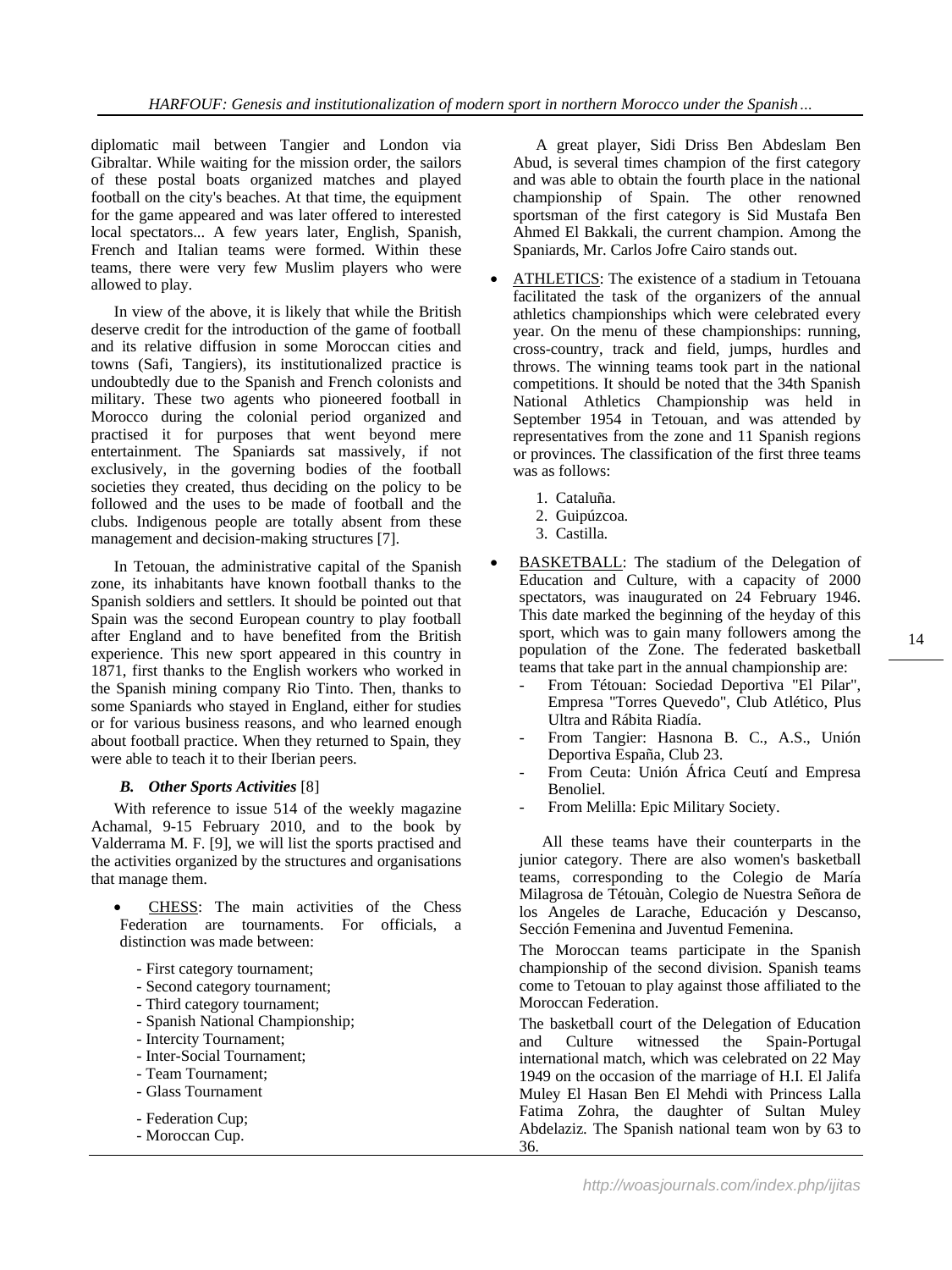- BOXING: This Federation held vigils in Tetuán and other towns in the Zone. It brought pugilists (both boxers and wrestlers) from Spain and other countries to participate with the boxers of the Zone. The figures of Ben Boubker (Abdeslam Ben Mohamed) and Ahmed El Mokhtar can be distinguished in this sport. In 1954 and 1955, the latter was declared vice-champion of Spain as an amateur in his category: light weight.
- HUNTING AND FISHING: The abundance of hunting has made many enthusiasts of this sport. Also, the longitude of the coast invited fishermen to multiply and improve their skills. Excursions were frequent to the mountains, the coast and the rivers in search of animals (only during the period of the year when they were allowed to hunt or fish), and it was not uncommon to have competitions, where each one tested his value and ability.
- CYCLING: As the Moroccan population shows a great passion for this sport, the number of amateur practitioners was remarkable. Tetouan has seen the birth of great figures in Moroccan cycling, including the star Ahmed Turquí, nicknamed Colombophilie. Championships were organized annually, and the various rounds that took place saw the participation of cyclists from several Andalusian cities. Three competitions were organized each year, the first in April, the official championship, the second in September and the third in December. As in the case of the Moroccan championship, there were branches in some cities that organized local competitions for beginners, amateurs and other categories.
- COLUMBICULTURE: This Federation had its headquarters in Melilla. It received considerable support following the creation of the Sociedad Colombófila de Palomas Deportivas (Colombian Society of Sporting Doves) in the same city on 2 March 1945. In its first year of existence, there were already fifty-five palomares in Melilla, with a total of seven hundred and twenty-five birds. Three competitions were held each year:
	- The first (the official championship), in April;
	- The second in September, on the occasion of the Melilla festivities;
	- The third (the championship of native doves born in the current year) in December.
- FENCING: The Hispano-Moroccan Fencing Federation was ranked second (only one point behind the Valencian) in the 1945 Spanish National Championships. It was in Melilla (thanks to Enrique Bossini Zavaglio) and Ceuta (Enrique Catalá Tanco) that this sport was cultivated.

Melilla and Ceuta were then the head of the federation's branches. In both cities, competitions were frequently held and the elimination rounds for the regional championship were punctually organized for foil, epee and sabre techniques.

- GYMNASTICS: This Federation was created in the first months of 1955, and in July of the same year, it organized the first Hispano-Moroccan Championship, which took place on the 24th of the same month in front of the College of Nuestra Señora del Pilar, competing for the President of the Assembly's Cup for the absolute individual champion, and six cups for the champions of the floor exercise, pommel horse, rings, parallel bars, high bar and vault.
- HORSE SPORTS: There was a Horse Society in Tetouan, Larache, Ceuta and Melilla, and they celebrated competitions in the dates of its respective popular welcomes.
- SKATE HOCKEY: This sport is young in the Area. It started to be practised publicly on 20th June 1954 in the "Patín Club" of Tetouan, on the occasion of the game that tested the teams of Tangier Marciano H. C. and Rayo de Oro. Later on, the interest in skate hockey grew and many teams were formed. Atlético de Tetuán won the local championship in the capital of the Zone in 1955.
- ALPINISM: This federation is home to the sport of mountain climbing and skiing. On public holidays, mountaineering clubs organize excursions to nearby mountain ranges with the thrill of climbing peaks, taming steep terrain and hills. As for the white sport, it began to gain importance in 1946 under the sponsorship of the Central Assembly and with the unselfish collaboration of the Moroccan Army Staff, which provided the necessary means to complete the excursions to the snowy slopes of Quetama, which were suitable for practising all the modalities of this sport: saltos, walks, descents, slalom, etc.
- SWIMMING: Three cities lead in this sport: Tetouan, Melilla and Ceuta. The latter two thanks to their port, while Tetouan benefited from its swimming pools, mainly the one built next to the sports ground of the Delegation of Education and Culture. Competitions were organized every year. Amongst which we can mention the crossing of the port of Ceuta, the swimming sports day in Ceuta, the aquatic exercises in Melilla, the cup of H.I. the Jalifa in the city of Nador, and the Hispano-Moroccan swimming championship in Tetouan. This Federation also hosted the activities of the Melilla Nautical Club, which periodically held cutter regattas (1), as well as the passages in the dugout canoes that were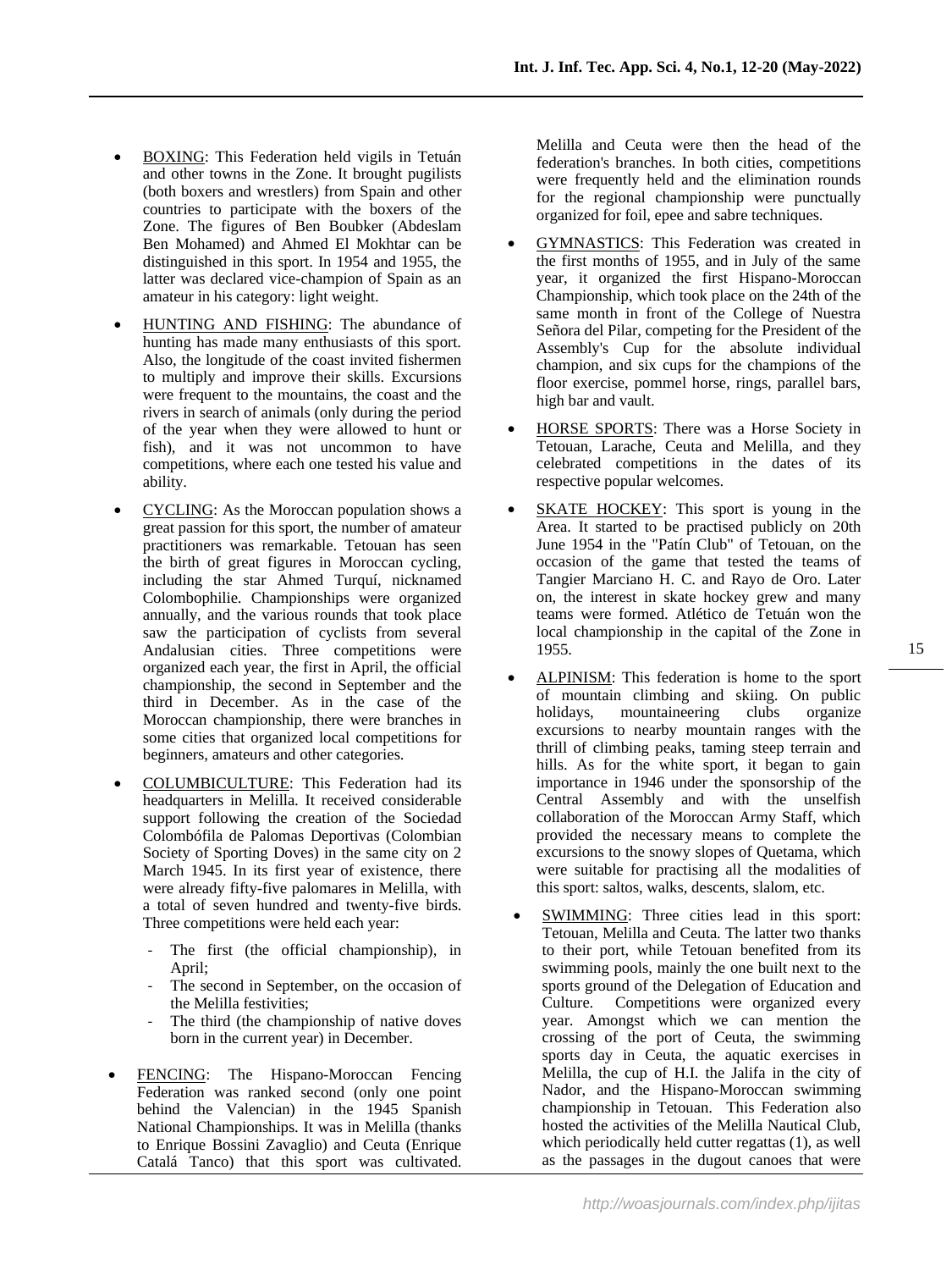carried out between Ceuta and the Río Martín or between other places on the coast.

- UNDERWATER FISHING: This sport has been organized in such a way as to gain more notoriety every day. The most resonant event of this sport was the 2nd World Championship, celebrated in Cala Tramontana.
- TENIS: The teams federated here are those of Tetouan, Melilla and Tangiers. In the courses of the Equestrian Societies of Tetouan, Melilla, Ceuta and Larache the local meetings and championships of the different modalities that this sport offers, (1) with the participation of Spain, took place. Tetouan had the honor of hosting the Spanish national championship in 1945 and the first Moroccan championship, held between 18 and 29 May of the same year.
- TABLE TENNIS: This peaceful sport has grown considerably since 1946, when its federation was created and now has many fans and a large number of federated teams. It organizes annual local championships, which end in the Moroccan one through the League system.
- PIGEON SHOOTING: This Federation has a magnificent pigeon loft in Jemís de Ányera. It was the breeding ground for the pigeon shooting competitions that were held on the occasion of local or regional festivals. The Moroccan championship was celebrated in Tetouan in July every year.
- WATER SPORTS, including swimming, rowing and yachting, were a pastime of the Spaniards and some French in northern Morocco. Very popular due to the climate of this region, which has an additional advantage: it has miles of coastline.
- TAUROMACHY. Although some sources mention the existence of an arena in Tetouan, everything indicates that this was not the case. Yes, it is possible, although we have no confirmed data, that some bullfighting shows were organized in the El Pilar School. There was a bullfighting club in Tetouan, founded in the 1940s and based in one of the city's most central streets, the Spanish Plaza.

According to Parres, at least three competitions were organized in Tetouan in 1956. They took place on 17, 18 and 23 July in a demountable arena, located near the Hípica [10]. Thus, in this whole range of sports, about twenty disciplines, practised in Tetouan as in Spain, only a few activities were opened to Muslims: football, boxing, athletics and cycling.

# *C. School side.*

As Football was introduced into schools in the late 1930s and early 1940s, according to Valderrama Martínez [11], the official at the Delegation of Education and Culture of the Spanish High Commission in Morocco. He remembers school teams representing different schools, primary and secondary, girls and boys, pupils, students, teachers and PE teachers... Inter-school football matches became commonplace.

The Directorate of Physical Education and Sports organized an official school championship and a school trophy in which several school clubs were involved.

According to the testimonies and interviews with some of the players [12], this school football in its early days was truly and totally apolitical. All the very young players, secondary school students, were motivated by the search for fun.

# *D. Muslim side.*

It is football that will develop and become the most popular among the natives from the 1920s. It will draw crowds of spectators, but also of players. Everyone will kick a ball. However, the first Muslims who were interested in institutional football played it in Spanish or mixed clubs.

The first "informal" Tetouanese football association [13] created by Muslims was in 1924, according to Ahmed Mohamed Mghara. It adopted the color green and was called the Union Sportive Al-Ahli club. It was a mono-ethnic Muslim association which disappeared very quickly. But it gave the starting signal for the creation of football societies.

### **2. BIRTH OF SPORTS CLUBS AND FEDERATIONS IN NORTHERN MOROCCO**

Football quickly spread and became a popular sport in Spain and in other parts of the world where they had economic interests.

Arriving in Spanish Morocco in the context of the Protectorate, Europeans and Moroccans were possessed early on by the mania for football. The habit of playing football to amuse oneself or to fight boredom, or even to compete with one's opponent, thus cultivates the first footballing traditions in Tetouan and in the other regions of the Spanish zone. It is the most widespread and popular sport. In the Zone, there was not a town or urban centre that did not have at least one football team, officially or socially recognized.

The federated teams were divided into two regional categories, and had the option of remaining in the Spanish national categories if they so wished.

The teams are the following: Club Atlético de Tetuán and Unión Deportiva España, from Tangier for the second division of the championship (League), and Unión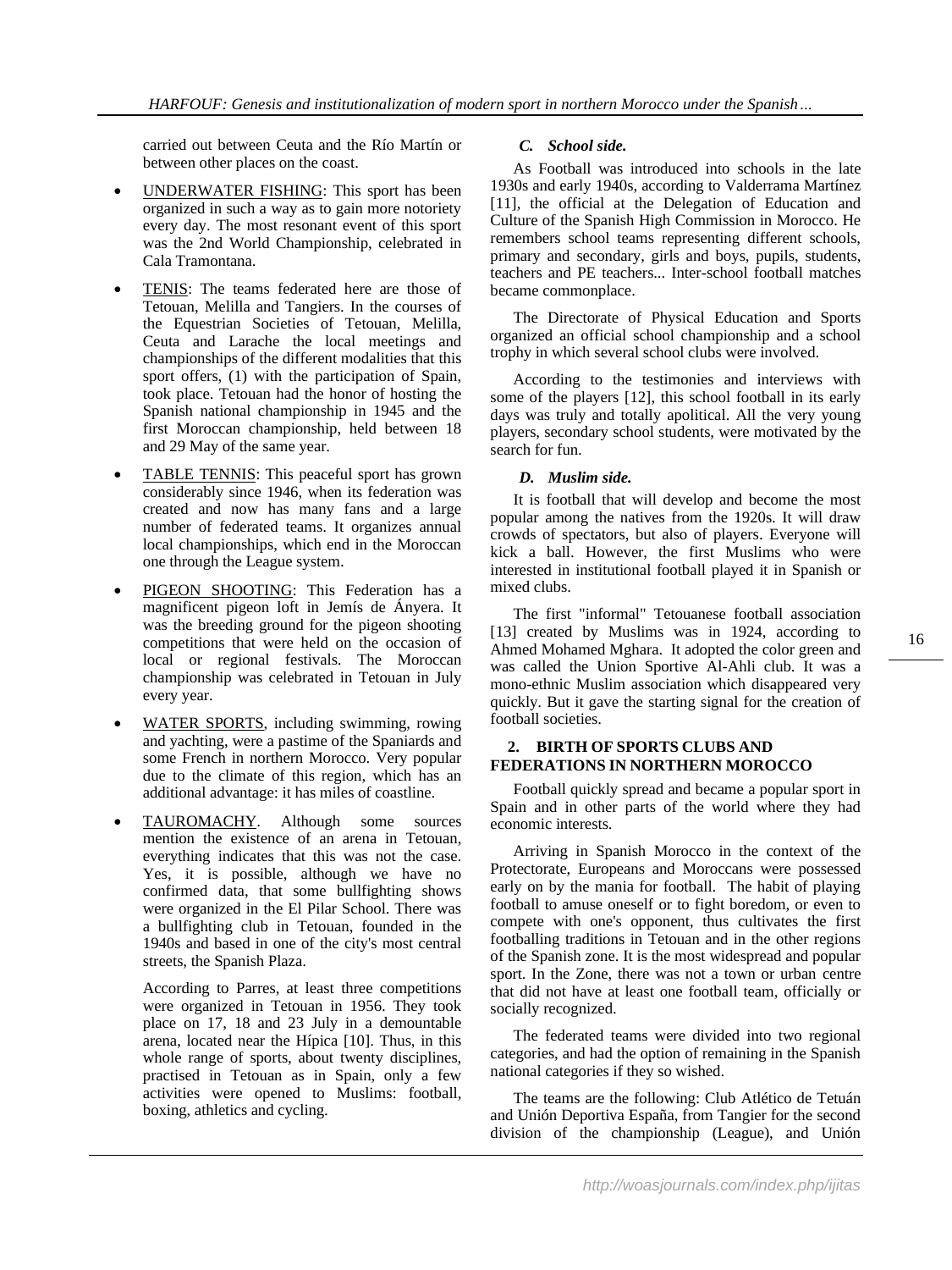Deportiva Melilla, Sociedad Deportiva Ceuta, Sociedad Deportiva Ceuta, Español Club de Fútbol, from Tetuán, Larache Club de Fútbol, Unión África Ceutí, Unión Deportiva Tangerina, Club Deportivo Alcázar, Club Pescadores, from Villa Sanjurjo, Tesorillo de Melilla, Sociedad Deportiva de Villa Nador, Club Alcazaba, from Tangier, Club Deportivo Riffien and Sociedad Deportiva Atlas for the third division of the League. As for the Regional Category, it includes the following clubs: Tetuan Football Club, Rábita Riadía, Club Deportivo Ceutí, Asociación d'Empleados Municipales de Ceuta, Ibérica Football Club, from Tangier, Sociedad Deportiva Alam, from Tangier, Unión Deportiva Las Navas, from Larache, Agrupación Deportiva Alhucemas and Sociedad Deportiva de Villa Sanjurjo.

The Tetuán Stadium, the former Municipal Stadium, has been the property of the Central Assembly of Physical Education and Sport since 7 April 1947. It measures 102/67 meters and has two tiers, covered with a gull wing style visor, under which are, in addition to the steps, thirty boxes, two of which were dedicated to H.I. El Khalifa and H.E., the High Commissioner. It has a capacity of twentyfive thousand people and has an athletics track and a jumping pit.

Thus, around 1916, the first two football clubs in Tetouan were founded: Sporting Tetuán and el Hispano-Marroquí. They played in the Tetuan stadium, which was founded by the engineer Marquez de Varela in 1913 (see annex). In 1922, under the impulse of Spanish personalities, unconditional supporters of Atlético de Madrid, who lived in Tetouan, the two clubs merged. Club Athlétic Tetuán was born. This explains the resemblance of their respective logos and the adoption by both clubs of the same uniform: red and white top, blue shorts.

There were many football teams in Tétouan and its regions. We mention: S.D España Tetouan, Espagnol C.F, Juventud Balompédica S.D, C.D Morocco, A.D Mercado, C.F Moghreb de Tetouan, C.D San José, Tetouan C.F, C. Atlético Tetouan, Nahdat Shabab, C.D Ar Rabita Riyadia, Amistad C.F, C.D Sania R'mel, C. D Sam (Automotive Service), Maestranza C.F, C.D Tetuan, S.D Rincon Del M'dik (Villa Elena), C.D Riffien Dar Riffien (Castillejos), C. Riffien Castillejos, Poblado Riffien, U.D Castillejos, C. Atletico Rio Martin (Martil), S.D Rio Martin et C.D Rio Martin [14].

Of all these clubs, El Atlético de Tétouan was the main one for the city. It was professional and represented the capital and the whole Northern Zone honorably in the Spanish second and first division championship. Thanks to this team, the city of Tetouan experienced a brilliant achievement in professional football between 1945 and 1956, and the Valera stadium saw great Spanish teams like Real Madrid, F.C. Barcelona and A. Bilbao.

At the dawn of independence, El Atlético de Tétouan moved to Sebta and Moghreb de Tétouan replaced it and

became the sole representative of the city and the first to represent the northern region in the first national division.

In the rest of Spanish Morocco, the city of El Hoceima saw the birth of its first football club in 1942. It was named Sociedad Deportiva de Sanjuro. It was founded by Manuel Ruiz and the emblem of its outfit was blue and white. This Sanjuro team played in the municipal stadium, which had a capacity of up to 2,500 spectators. Its headquarters were located in Avenida La Legion, where the club's officials and members, estimated at the time to be around 300, would meet from time to time to discuss the future of their team. On 16 September 1944, the city of Al Hoceima saw the creation by Giraldo of a second football team called Juventud Sanjuro, nicknamed Pescadores. The players of this team wore red shirts. After long efforts, this team was finally able to reach the third division of the Spanish football championship where it played in pool number 13. In 1956, the two teams (Sociedad Deportivo de Sanjuro and Juventud Sanjuro) disappeared and were replaced by Club Santé, which became the representative of the city of El Hoceima in the championship of the North-East League in the division of honor (color of uniform: white).

On 30 August 1941, the city of Nador saw the birth of the first official football club called Sociedad Deportiva de Villa Nador. It had 230 regular members among the city's sports and political personalities, especially among Spaniards. The team was distinguished by its white shirt with a ball in the centre. The club had a stadium with an estimated capacity of 3000 spectators. The stadium also contains private (meeting room) and public (café, toilets) facilities. Since its creation, the team did not stop winning the regional championship of the eastern pool and, during the years 47, 48 and 49, it qualified for the play-offs but was eliminated first by the Spanish team of the Union Sportive Espagnole de Tanger at the Merchane stadium, then by the team of Moghreb Al Aksa at the Alfonso Morbi stadium in Ceuta. At the beginning of 1954, it was able to reach the third division thanks to its excellent players, including Moreno, a player from the Spanish team of Barcelona.

In addition to Sociedad Deportiva de Villa Nador, another football team was also created. This was Al Atlético de Nador, which played in the regional first division, eastern pole, and relied almost exclusively on local Spanish players.

In Martil, in the year 49-50, a football team called Atlético Martin participated in the second division of the regional championship, western pool.

In Larache, the Santa Barbara football club was founded in the city of Larache in the 1940/1941 season and its president was José Perez. The team was classified in the second division of the northern zone where it was able to win the trophy of its division and thus reach the first division. After the death of the founding president, José Santoja became president of the club for the period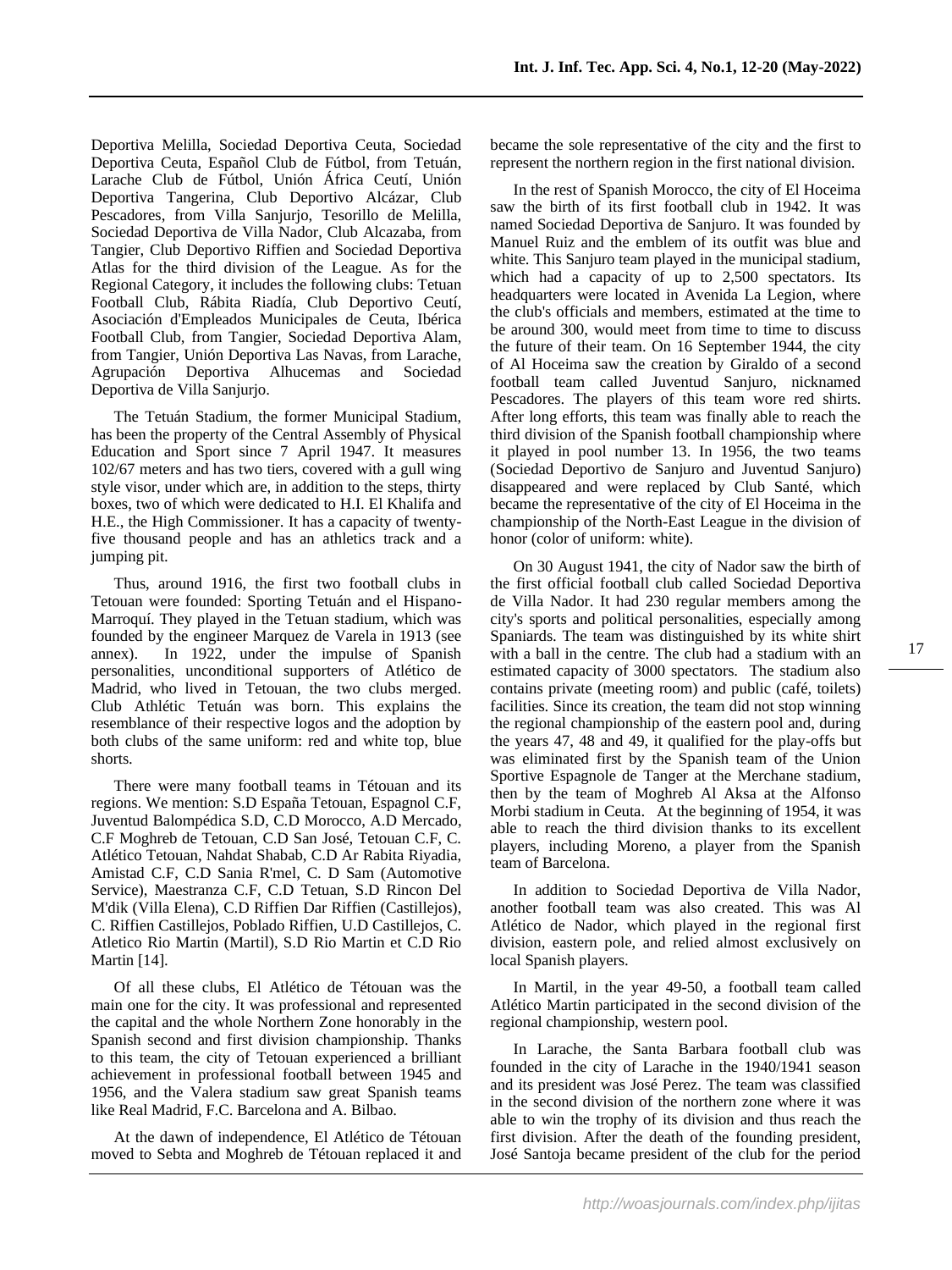between 1941/1942 and 1942/1943, during which time the club was able to maintain its place in the first division. The club had players belonging to the Spanish army, and the name was changed after this date to "Athletic Aviation". One of the club's memorable matches was the one that brought the club together with the Barcelona Spanish team, which had 5 international players. Afterwards, Francisco Canalejos replaced José Santoja at the head of the club which changed its name to Patronato Deportivo Larache. In June 1944, after the definitive departure of Canalejos to Tetouan, the choice went to Miguel Martin Valero as new president. In the sports season 1944/1945, the club won the title of its zone in the first division. In the summer of 1945, a football tournament was organized in Larache with the participation of clubs such as Sevilla, Betis, Patronato de Larache, where the Larache representative performed well with admirable results despite the high level of the other teams. In January 1946, the president of the club resigned. He was replaced by José Eugenio Ochoa and in December of the same year a friendly match was played against Athletic Bilbao. After signing on for another remarkable season, the club was able to maintain its ranking in the division it belonged to. The team ended up changing, once again, its name. It is called Club Deportivo Larache [15].

A second football club named Juvéniles de Larache was created. The club played its first match in 1948 in Rabat, outside the Spanish zone, against Stade Marocain. On that date, the Juvéniles de Larache also visited Casablanca, where they played the Union Sportif Marocaine de Casablanca (U.S.M.C). They lost games, the first with a score of  $(1-6)$  and the second  $(1-3)$ . Between 1944 and 1946, the team had a resounding success by winning the title of its group in the first division of its zone and qualified for the final, the winner of which would enter the third national division in the Spanish championship. They were beaten by the sports club Algesiras with a heavy score of 3-1, thus depriving themselves of the opportunity to enter this division. However, a year later, they managed to reach the fourth place among the teams of the third division of their group. In the 1955/1956 season, they maintained the same ranking.

Other towns in Spanish Morocco also saw the creation of football teams (or clubs) under the impetus of the Spaniards.

 - In El Kasr El Kebir, the Deportivo Al Kasar club was founded in 1940 by a Spanish soldier, Captain Rebot. Since its creation, the club has been playing in the amateur division, but from the 55-56 season it reached the third national division. Most of the players were Spanish soldiers. The club remained active in the northern football scene until 1956, when it disappeared and was replaced by the current club "Al Nadi al Kasri".

 - In Chefchaouen, and since the installation of the Spanish army in the city, several football teams were

formed, first in the military barracks, then elsewhere. These teams organized tournaments and friendly matches. The first team to appear in 1946 was called "Sociedad Deportiva". It was assigned to the second regional division and thus participated in the championship run by the Spanish-Moroccan football federation. The team was made up of Spanish and Moroccan players [16].

 - In Assilah. It was also thanks to the Spanish soldiers who settled in the town that football clubs were created. The first football team founded in Assilah was military. It was in 1940. The team was made up of Spaniards only. A second team was created in 1945: the Athlétic Juvenile Assilah, a team that managed to reach the first regional league [17].

On the other hand, championships were organized in French Morocco. In 1916, the whistle was blown for the first official competition, the Moroccan League. The forerunner of today's championship began with clubs playing exclusively European players. Administratively, the League was placed under the supervision of the French Football Federation (FFF). At the time, the FFF had 22 regional leagues, including five in North Africa (Morocco, Oran, Algiers, Constantine and Tunisia).

For the first season, it was the C.A of Casablanca which won the title, thus becoming the first champion in the history of Morocco. A year later, the reign of USM began and they managed to win three titles in a row. After the end of the Great War in Europe, the superiority of the Casablanca clubs ceased for a while, as it was the Olympic Marocain, R'bati club that dominated the League for four years in a row. The first half of the 1920s was also characterised by the timid appearance of the first Moroccan players in French league clubs. One of these players was none other than Mohamed Ben Lahcen Tounsi Afani, alias Père Jégo. After being the very first baccalaureate in the history of Morocco, Father Jégo discovered a passion for football when he went to study in France in 1919. After completing his studies as a banker, he returned to Morocco in 1922, where he joined the Union Sportive Athlétic de Casablanca (USA). His career was not brilliant, but he was one of the very few Moroccan players to play in the league at the time.

And it was thanks to the appearance and multiplication of teams founded in the north in the cities of Ceuta, Melilla and Tangiers that the idea of organizing local competitions began to emerge. In 1917, each of these cities had an autonomous commission that was responsible for organizing the local football championship. These committees carried out this function until 1931, when the Regional Hispano-Moroccan Football Federation was created.

Directly after the creation of the Regional Hispano-Moroccan Football Federation in 1931, teams from Tetouan participated such as: El Atlético de Tétouan, Moghreb de Tétouan, Racing de Tétouan, Sport Deportivo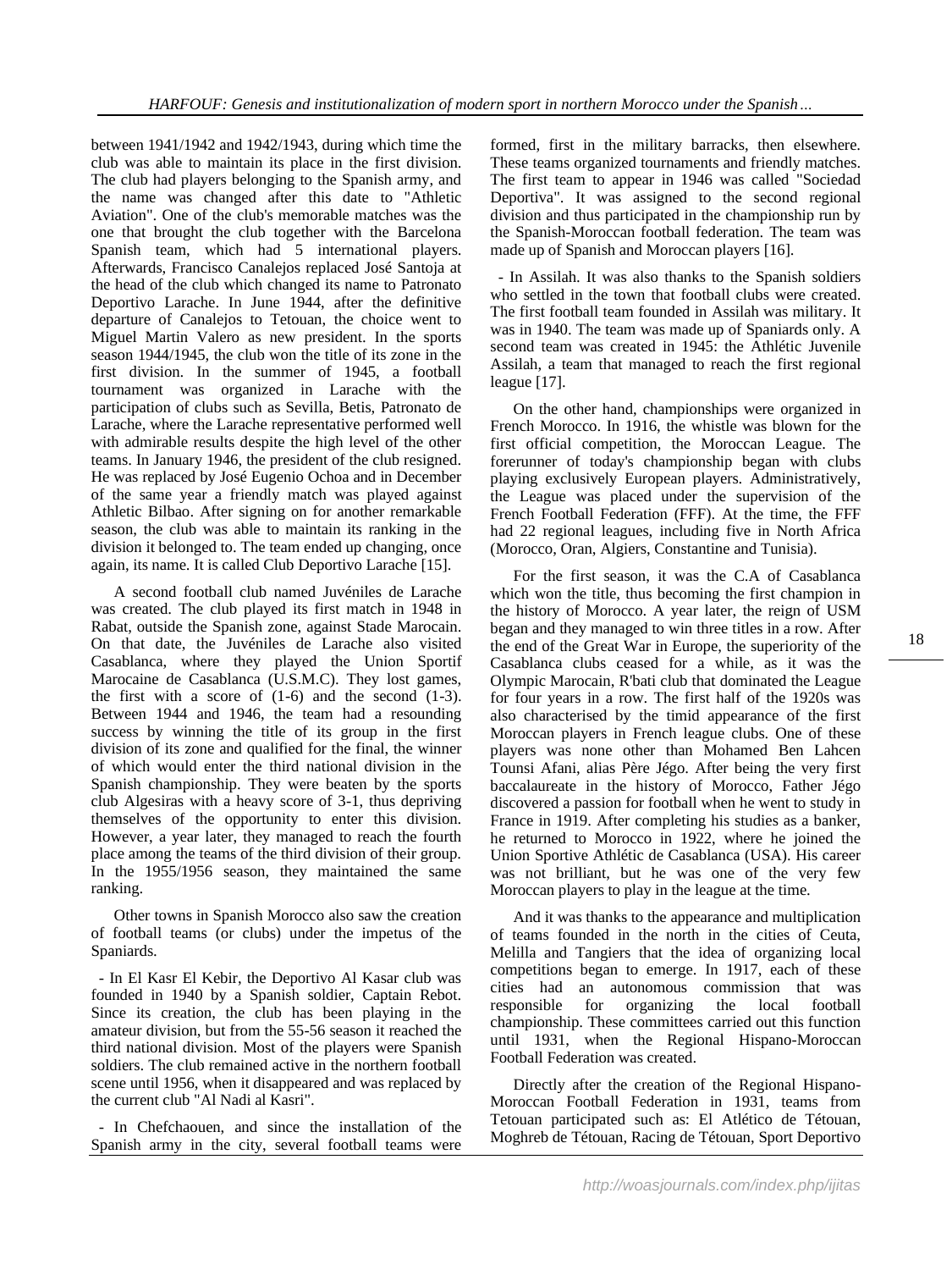España, and Espagnol. The Estadio La Hípica has hosted matches between famous Spanish teams.

On the other hand, Zoubair Ibn Amine, author of a book on El Atlético de Tetuàn, reports, in an article published in the regional weekly Achamal, dedicated to a brief history of some sports practiced during the period of the Spanish Protectorate, that "official football championships were organized in Tetouan such as the "Military Championship, the School Championship, the Craftsmen Championship, the Civil Servants' Championship and the Youth Category Championship. Many other unofficial competitions, of a friendly nature, have also been organized in the form of football championships. Without claiming to be exhaustive, we quote: Khalifa Cup, Youth Cup, Spring Championship, Rabita Riyadia Tournament, Moghreb of Tetouan Tournament, Hasani Scout Tournament".

French, Spanish and Italians, but no Muslims, started to play football. The new game is played with many difficulties. The game was played with many difficulties and was subject to parental recriminations, as it was later for the Muslims, but not for the same reasons. The players of the time marked out the pitch with plaster. The same pair of shoes was used by 3 or 4 players who contributed to pay for them. The rules they learned could not be enforced. They played football without encouragement.

Other teams were formed with difficulty and disappeared as soon as they were founded, or after a short period of existence.

Internationally, and thanks to its proximity to Spain, Spanish Morocco was often visited by teams from the Iberian Peninsula who travelled to Tetouan and Tangiers, outside the framework of the Spanish football championship, to play matches against teams from both cities. On a Sunday in March 1932, Futbol Club Elche triumphed at the Tetouan stadium against Atletic. Other matches were organized with Spanish teams from the peninsula and it was always Atletic Club of Tetouan that faced them. Similarly, and as part of the exchange between clubs from the north and those from the peninsula, Morocco Tangiers and Atlas of Tangiers regularly travelled to the south of Spain to have friendly meetings with football clubs from Andalusia [18].

The Athlétic Club of football, the official representative of the city of Tetouan, is a mono-ethnic formation. This club essentially serves as an expression of the national identity of the Spanish coloniser. That the Spaniards played there at the beginning of its activities.

#### **CONCLUSION**

If Europeans have known sport thanks to a diffusion model that is more a process of appropriation by contagion during commercial or student contacts between the British and the populations of other countries of the old continent, Moroccans have discovered and practised

modern sport according to a pattern that is clearly part of the colonial enterprise that has affected both Africa and Asia [19]. It was the Spanish colonialists and military who introduced and spread association football in the north of Morocco and it thus became the hegemonic sport. If sport was used to "educate" and bring the natives closer to the values of civilization, the Moroccans took advantage of it to appropriate a new culture of the body and use it for fun.

The initiative to institutionalize sport thus led to the creation of sports structures, associations and federations. Of these structures, Muslims were very little present and influential, which slowed down the development of Muslim sport.

Pierre de Coubertin, a supporter of the grouping, wanted to protect sport from the political struggles that penetrated it. However, the Spanish coloniser politicized it excessively: formally prohibiting the access of Muslims to gymnastics and other physical and sports activities for military preparation and controlling the membership of indigenous people in sports associations and especially in their management and decision-making bodies.

#### **REFERENCES**

novembre 1957

- [1] S. Harfouf., The school and the military: two precursors of physical education and sport in northern Morocco during the protectorate. International Journal of Information Technology and Applied Sciences (IJITAS): Vol. 3 No. 2 (April 2021), ISSN 2709-2208, pp.131-138. Published by the World Organization of Applied Sciences (WOAS)[. https://doi.org/10.52502/ijitas.v3i2.86](https://doi.org/10.52502/ijitas.v3i2.86)
- [2] T. Hilli, Le football à Safi de 1900 à 1956. Safi,1913, pp. 23-27.
- [3] M. Anakkar, (Turki): l'homme qui a volé avec (par) son vélo, (in Arabic), 2000, p. 23.
- [4] E. El Hayani , Le sport marocain, témoignages et secrets, (in Arabic), Rabat, 1992, p. 16.
- [5] S. Zerzouri, Un siècle d'histoire sportive à Oujda (1900-2000). Le football : du militantisme anticolonial à la cohésion sociale entre Français, Algériens et Marocains, Oujda, Imprimerie Al Atlal, 2009, p. 24.
- [6] T. Hilli, Le football à Safi de 1900 à 1956. *Op.cit*, Safi,1913.
- [7] M. El Yazghi, Makhzanisation du sport au Maroc, cas du football (in Arabic), 2006.
- [8] *Diario de África* : noméros dantant de : 2 et 14 mai 1946, 22 et 29 juin 1946, 15 décembre 1946, 6, 8 et 9 mai 1947, 13 juin 1947, 20 novembre 1947, 21 février 1952, 19 novembre 1952, 10 et 14 janvier 1953, 12 mars 1953, 4 avril 1953, 23 juillet 1953 et 17 novembre 1956. *África* deportiva: : noméros dantant de : 24 septembre 1946, 14 juin 1948, 4 janvier 1952, , 24 mai 1954, 6 septembre 1954 et 10
- [9] M. F. Valderrama, Historia de la acción cultural de España en Marruecos (1912-1956). Alta Comisaría de España en Marruecos, Delegación de educación y cultura, Tetuán, 1956.
- [10] J. Parres Aragones, Tétouan y su Atletico, 1ère éd. Barcelone, Espagne, EMPOffSet, 1997.
- [11] T M. F. Valderrama, Historia de la acción cultural de España en Marruecos (1912-1956), *Op.cit*,.Tetuán, 1956.